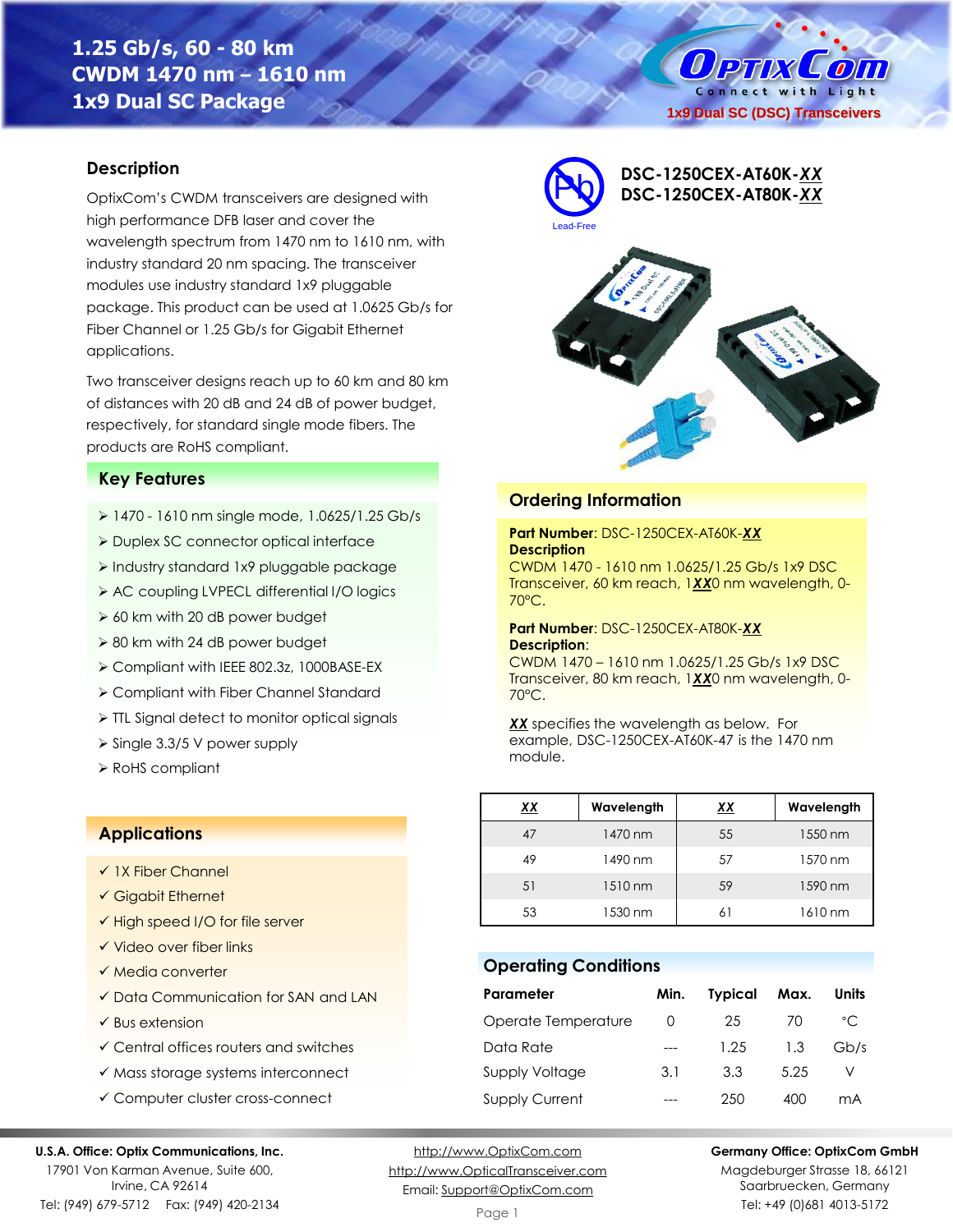

### **Absolute Maximum Ratings**

| Parameter                | Symbol     | Min.   | Max.       | <b>Units</b>   |
|--------------------------|------------|--------|------------|----------------|
| Storage Temperature      | Tst        | $-40$  | 85         | $^{\circ}C$    |
| Supply Voltage           | <b>Vcc</b> | $-0.5$ | 6.0        | V              |
| Input Voltage            | $V_{IN}$   | $-0.5$ | <b>Vcc</b> | V              |
| <b>Operating Current</b> | lop        | ---    | 400        | mA             |
| Output Current           | lo         | ---    | 50         | m <sub>A</sub> |

### **Transmitter Electro-Optical Characteristics**

| Parameter                                                   | Symbol          | Min.        | <b>Typical</b> | Max.   | <b>Units</b>    |
|-------------------------------------------------------------|-----------------|-------------|----------------|--------|-----------------|
| Differential Input Voltage <sup>1</sup>                     | $\Delta V$ i    | 0.65        | ---            | 2.0    | $\vee$          |
| Differential Input Impedance <sup>2</sup>                   | Z               |             | 100            |        | ohm             |
| Optical Output Power <sup>3</sup><br>(DSC-1250CEX-AT60K-XX) | $P_{\rm O}$     | $-4$        |                | $+1$   | dBm             |
| Optical Output Power <sup>3</sup><br>(DSC-1250CEX-AT80K-XX) | $P_{\rm O}$     | $\mathbf 0$ | $+2$           | $+5$   | dBm             |
| Center Wavelength - 1470 nm                                 | $\lambda c$     | 1464.5      | 1470           | 1477.5 | nm              |
| Center Wavelength - 1490 nm                                 | $\lambda c$     | 1484.5      | 1490           | 1497.5 | nm              |
| Center Wavelength - 1510 nm                                 | $\lambda c$     | 1504.5      | 1510           | 1517.5 | nm              |
| Center Wavelength - 1530 nm                                 | $\lambda c$     | 1524.5      | 1530           | 1537.5 | nm              |
| Center Wavelength - 1550 nm                                 | $\lambda c$     | 1544.5      | 1550           | 1557.5 | nm              |
| Center Wavelength - 1570 nm                                 | $\lambda c$     | 1564.5      | 1570           | 1577.5 | nm              |
| Center Wavelength - 1590 nm                                 | $\lambda c$     | 1584.5      | 1590           | 1597.5 | nm              |
| Center Wavelength - 1610 nm                                 | $\lambda c$     | 1604.5      | 1610           | 1617.5 | nm              |
| Spectral Width (-20 dB)                                     | $\Delta\lambda$ | $---$       |                | 1      | nm              |
| <b>Extinction Ratio</b>                                     | ET              | 9           |                |        | dB              |
| Side Mode Suppression Ratio                                 | <b>SMSR</b>     | 30          |                |        | $\overline{AB}$ |
| Relative Intensity Noise                                    | <b>RIN</b>      | ---         | ---            | $-120$ | dB/Hz           |
| Rise/Fall Time (20% - 80%)                                  | Tr/Tr           |             |                | 260    | ps              |
| <b>Total Jitter</b>                                         | Tj              | ---         |                | 227    | ps              |

### Notes:

- 1. Module is designed for AC coupling. DC voltage will be filtered by internal capacitor.
- 2. Single ended will be 50 ohm for each signal line.
- 3. Output of average coupling optical power into  $9/125 \mu m$  SMF.
- 4. Optical eye diagram is compliant with IEEE 802.3z

## **U.S.A. Office: Optix Communications, Inc.**

17901 Von Karman Avenue, Suite 600, Irvine, CA 92614 Tel: (949) 679-5712 Fax: (949) 420-2134

[http://www.OptixCom.com](http://www.optixcom.com/) [http://www.OpticalTransceiver.com](http://www.optoictech.com/) Email: [Support@OptixCom.com](mailto:Support@optoICtech.com)

#### **Germany Office: OptixCom GmbH**

Magdeburger Strasse 18, 66121 Saarbruecken, Germany Tel: +49 (0)681 4013-5172